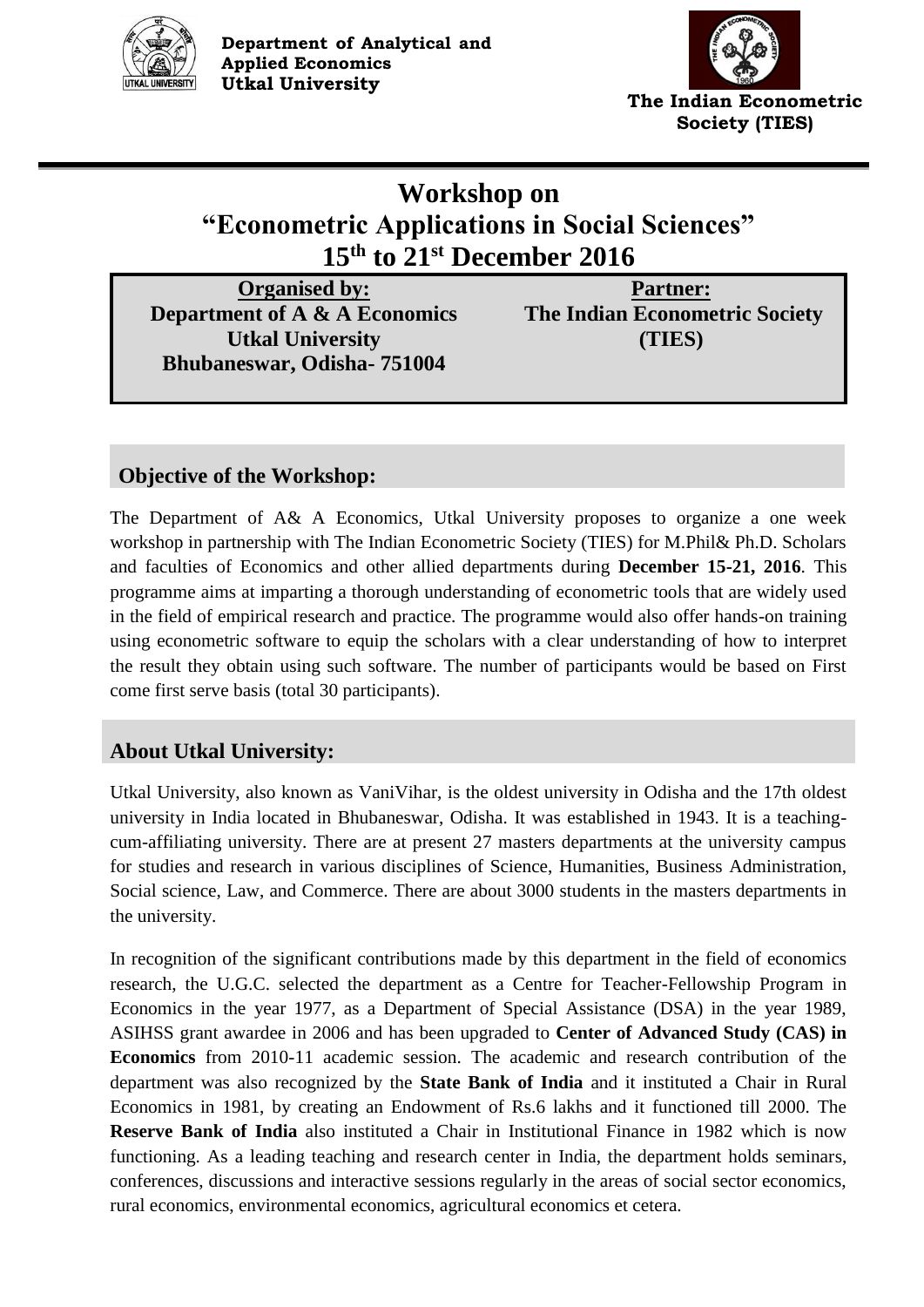



# **About Department of Analytical and Applied Economics:**

The birth of the department of Analytical and Applied Economics took place in the name of Department of Rural Economics and Sociology in the year 1956 with an initial grant from the Ford Foundation. The department started functioning from the Burdwan House located at Cuttack. In 1960, one year Diploma course in social science research methodology was introduced along with the shift of the University campus from Burdwan House, Cuttack, to the present location at VaniVihar, Bhubaneswar. The Post Graduate teaching in Applied Economics was introduced in the department in 1963. Latter on the name was changed to the Department of Analytical and Applied Economics.

### **Target Audience:**

- $\triangleright$  Mphil and PhD scholars of Utkal University
- $\triangleright$  Research Scholars from other organisations
- $\triangleright$  Faculties of Economics and other allied departments

## **Collaboration with TIES:**

The Indian Econometric Society (TIES) is a registered society under Public Societies Registration Act, formed in 1960. It is one of the oldest and largest body of professional econometricians and quantitative economists with more than 2000 members from all over India and abroad. TIES organises annual conferences where experts from all over India and abroad participate and deliberate on various issues.

#### **Resource Persons and Topics:**

The faculty of the Utkal University and eminent experts from academia and select life members of TIES will deliver lectures on the following topics:

- Basics of Statistics and Probability theory
- Introduction and use of Econometrics in social sciences
- **Introduction to linear modeling and Econometric Inference**
- Issue of Auto Correlation, Multicollinearity and Heteroscedasticity
- Simultaneous equation models
- Basic concepts of Time series and Unit root testing
- Nonstationary time series and issues of spurious regression
- Cointegration and ECM
- VAR, impulse response and variance decomposition

## **Guidelines for Participation:**

- a) Total of 30 participants will be enrolled on first come first serve basis.
- b) Participants need to have a background in Basic Econometrics/Advanced Statistics/Quantitative Techniques in their Masters level.
- c) Registration Fee is Rs. 1500/-per research scholar; Rs. 3000/- per Fellowship holders and Rs. 5000/- per faculty
- d) The last date of submission of form is  $30<sup>th</sup>$  November, 2016.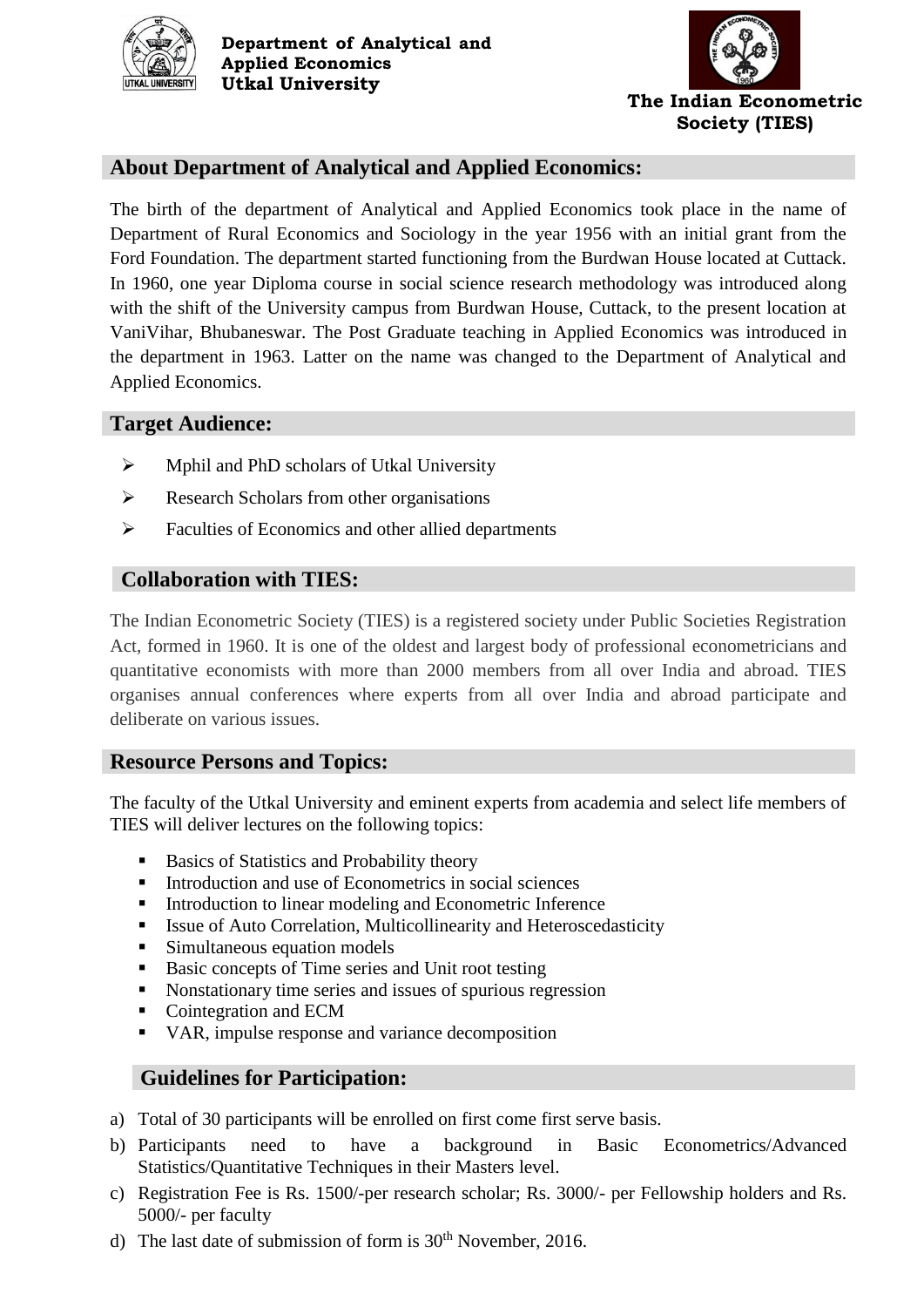

**Department of Analytical and Applied Economics Utkal University**



- e) Participants are requested to bring their individual laptops for practical sessions
- f) Please note that no TA/DA will be paid for attending the Workshop.
- g) Fee once submitted will not be refunded however substitute nomination of candidate from the same organization is acceptable.
- h) Applications must be submitted to [tiesuu2016@gmail.com](mailto:tiesuu2016@gmail.com) with a copy to [swayampravamshr@gmail.com](mailto:swayampravamshr@gmail.com) on or before **30 th November, 2016.**

#### **Mode of Payment:**

Registration is compulsory for all delegates. The prescribed registration form duly filled in should be sent to the Organizing Secretary address given below along with the required demand draft in favour of "**Organizing Secretary, TIES Workshop**" payable at Syndicate Bank, Utkal University Branch, Bhubaneswar or make online payments. Online payment information is given below.

- ▶ Beneficiary Name:Organizing Secretary, TIES Workshop
- Saving Bank Account Number: 80162210016961
- Name and Address of the Bank: Syndicate Bank, UU Campus
- IFSC Code : SYNB0008016, MICR Code: 751025008

## **ORGANISING COMMITTEE:**

| <b>Patron</b>                           | <b>President</b>                                  |  |
|-----------------------------------------|---------------------------------------------------|--|
| Prof. Asoka Kumar Das, Vice Chancellor, | Dr. HimanshuSekhar Rout, Head,                    |  |
| Utkal University                        | Department of A & A Economics,                    |  |
|                                         | <b>Utkal University</b>                           |  |
|                                         |                                                   |  |
| Convenor                                | <b>Co-Convenors</b>                               |  |
| Dr. SwayamPrava Mishra, Lecturer,       | Dr. Siba Sankar Mohanty, Reader, Department of A  |  |
| Department of A & A Economics,          | & A Economics, Utkal University                   |  |
| <b>Utkal University</b>                 | Dr. AtalBihari Das, Lecturer, Department of A & A |  |
|                                         | Economics, Utkal University                       |  |
| <b>Partner:</b>                         |                                                   |  |
| The Indian Econometric Society (TIES)   |                                                   |  |
|                                         |                                                   |  |
| <b>Local Organising Committee:</b>      |                                                   |  |
|                                         |                                                   |  |
| Dr. HimanshuSekhar Rout                 |                                                   |  |
| Dr. MitaliChinara                       |                                                   |  |
| Dr. Siba Sankar Mohanty                 |                                                   |  |
| Dr. AparajitaBiswal                     |                                                   |  |
| Dr. AlokRanjanBehera                    |                                                   |  |
| Dr. SwayamPrava Mishra                  |                                                   |  |
| Dr. AtalBihari Das                      |                                                   |  |
|                                         |                                                   |  |
|                                         |                                                   |  |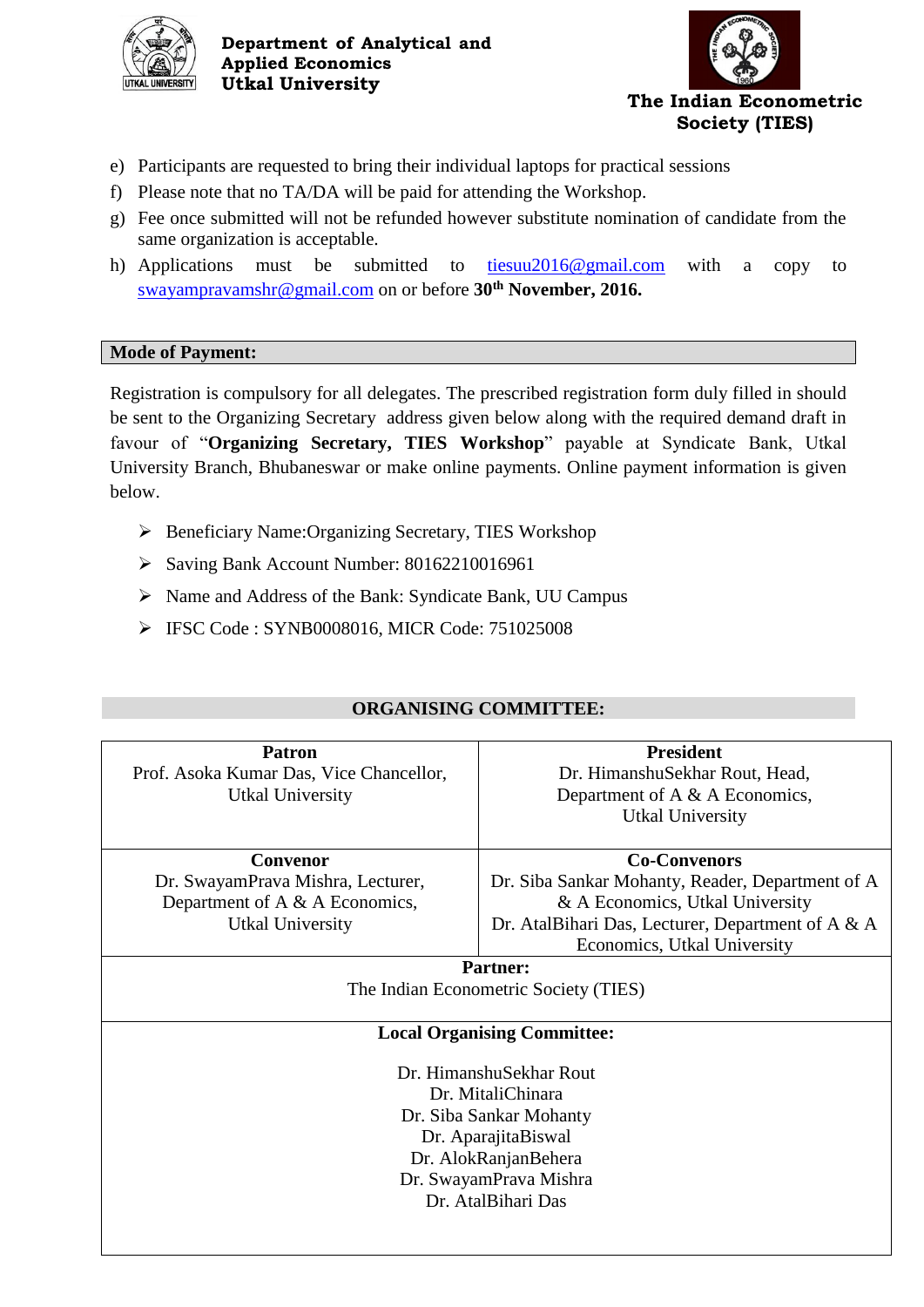



# **Registration Form Department of Analytical and Applied Economics, Utkal University One week Workshop on "Econometric Applications in Social Sciences"**

| $\mathbf{1}$            | <b>Full Name:</b>                                                                                        |  |
|-------------------------|----------------------------------------------------------------------------------------------------------|--|
| $\boldsymbol{2}$        | <b>Designation:</b>                                                                                      |  |
| $\mathbf{3}$            | <b>Qualification:</b>                                                                                    |  |
| $\overline{\mathbf{4}}$ | Sex :                                                                                                    |  |
| 5                       | <b>Address for</b><br><b>Correspondence (with PIN)</b>                                                   |  |
| 6                       | <b>Contact Number:</b>                                                                                   |  |
| $\overline{7}$          | <b>E-mail (Compulsory):</b>                                                                              |  |
| $\bf{8}$                | <b>Details of Registration fee:</b>                                                                      |  |
| $\boldsymbol{9}$        | <b>Category of Registration: (Put Tick mark)</b>                                                         |  |
|                         | Corporate delegates / Faculty / Research Scholar / Fellowship holder                                     |  |
| <b>10</b>               |                                                                                                          |  |
|                         | (DD should be done in favour of "Organizing Secretary, TIES Workshop" payable at<br><b>BHUBANESWAR</b> ) |  |
| 11                      | Date and Time of Arrival:                                                                                |  |